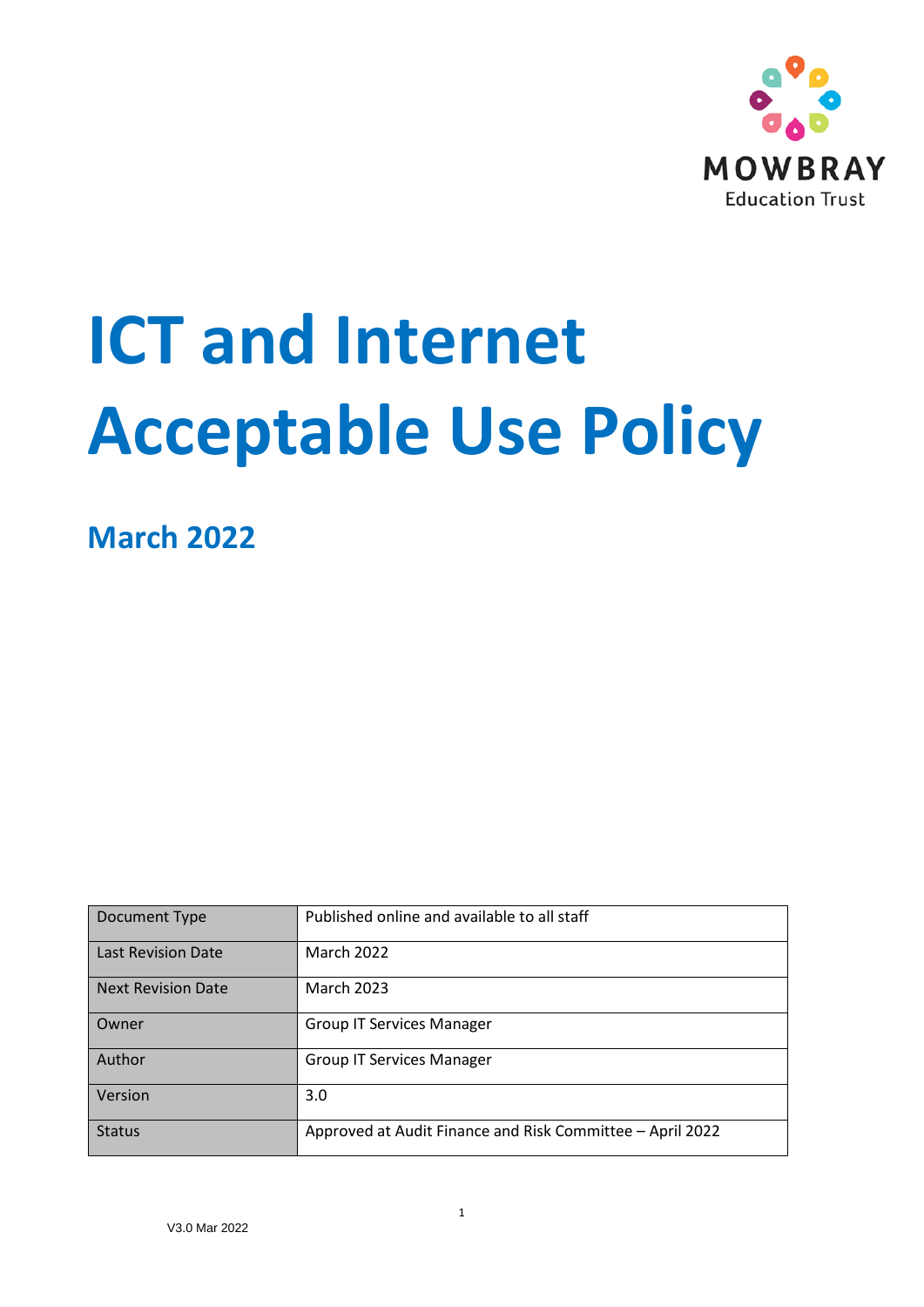# Contents

| 1.  |                                                                                        |
|-----|----------------------------------------------------------------------------------------|
| 2.  |                                                                                        |
| 3.  |                                                                                        |
| 4.  |                                                                                        |
| 5.  |                                                                                        |
| 7.  |                                                                                        |
| 8.  |                                                                                        |
| 9.  |                                                                                        |
| 10. |                                                                                        |
| 11. |                                                                                        |
| 12. |                                                                                        |
| 13. |                                                                                        |
| 15. |                                                                                        |
| 17. |                                                                                        |
| 18. |                                                                                        |
| 19. |                                                                                        |
|     |                                                                                        |
|     |                                                                                        |
|     | Appendix 2: Acceptable use of the internet: agreement for parents and carers17         |
|     |                                                                                        |
|     | Appendix 4: Acceptable use agreement for staff, governance volunteers, volunteers, and |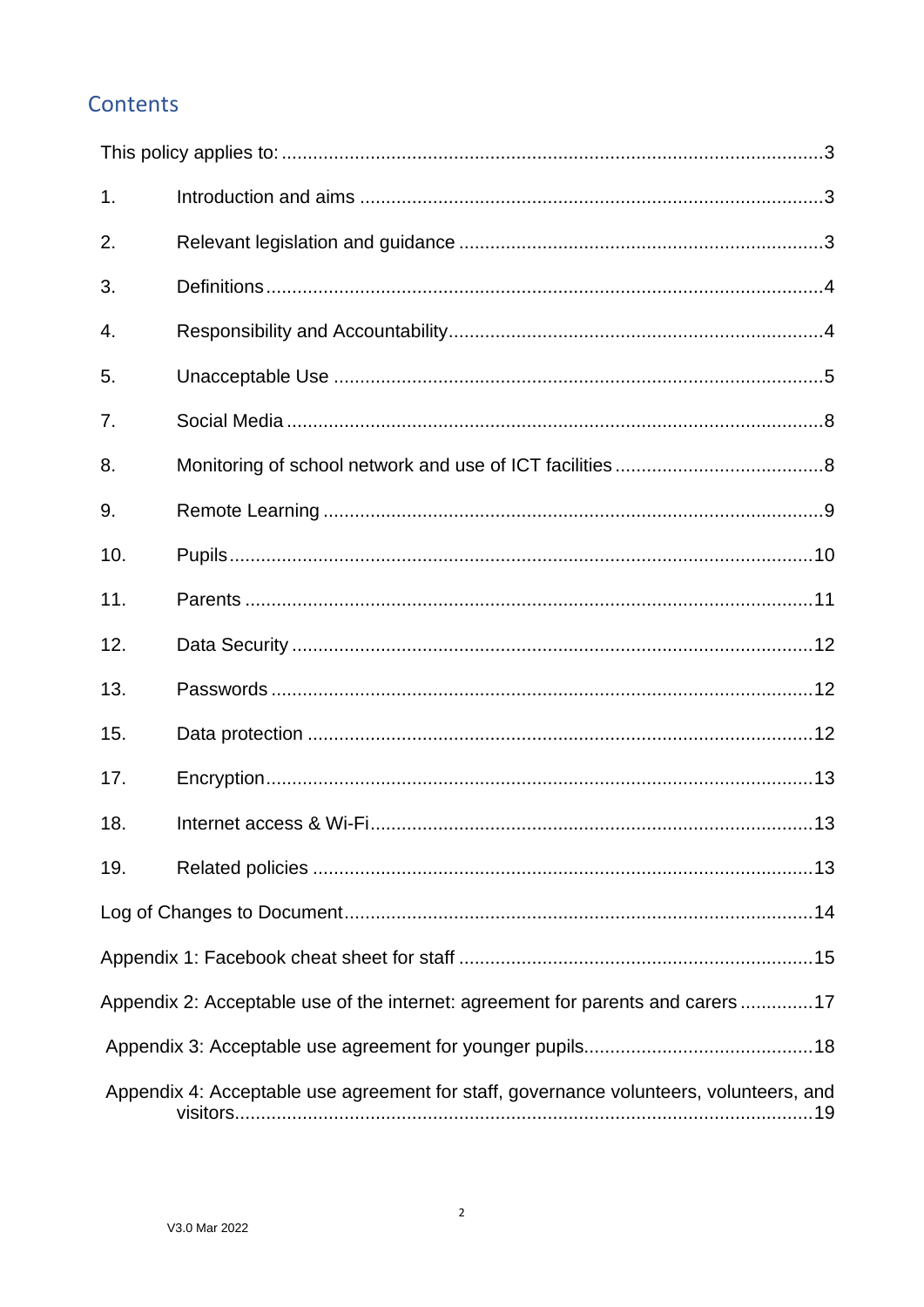# <span id="page-2-0"></span>**This policy applies to:**

All Trust settings.

Where this policy states 'school' this means any of our educational establishments and the wider Trust.

Where this policy states 'Headteacher' this also includes 'Head of School' and 'Centre Manager.'

Mowbray Education Trust (MET).

#### <span id="page-2-1"></span>**1. Introduction and aims**

ICT is an integral part of the way our school works, and is a critical resource for pupils, staff, governance volunteers, volunteers, and visitors. It supports teaching and learning, pastoral, and administrative functions of the school.

However, the ICT resources and facilities our school uses also pose risks to data protection, online safety, and safeguarding.

This policy aims to:

- Set guidelines and rules on the use of school ICT resources for users.
- Establish clear expectations for the way all users engage with each other online.
- Support the school's policy on data protection, online safety and safeguarding.
- Prevent disruption to the school through the misuse, or attempted misuse, of ICT facilities.
- Support the school in teaching pupils safe and effective internet and ICT use.

This policy covers all users, including but not limited to governance volunteers, staff, volunteers, contractors, and visitors.

Breaches of this policy may be dealt with under the Mowbray Education Trust's Conduct and Disciplinary Policy and in some cases criminal proceedings.

#### <span id="page-2-2"></span>**2. Relevant legislation and guidance**

This policy refers to, and complies with, the following legislation and guidance:

- [Data Protection Act 2018](http://www.legislation.gov.uk/ukpga/2018/12/contents/enacted)
- [The General Data Protection](https://eur-lex.europa.eu/legal-content/EN/TXT/HTML/?uri=CELEX:32016R0679) [Regulation](https://eur-lex.europa.eu/legal-content/EN/TXT/HTML/?uri=CELEX:32016R0679)
- [Computer Misuse Act 1990](https://www.legislation.gov.uk/ukpga/1990/18/contents)
- [Human Rights Act 1998](https://www.legislation.gov.uk/ukpga/1998/42/contents)
- [The Telecommunications \(Lawful Business Practice\) \(Interception of Communications\)](https://www.legislation.gov.uk/uksi/2000/2699/regulation/3/made)  [Regulations 2000](https://www.legislation.gov.uk/uksi/2000/2699/regulation/3/made)
- [Education Act 2011](http://www.legislation.gov.uk/ukpga/2011/21/section/2/enacted)
- [Freedom of Information Act 2000](https://www.legislation.gov.uk/ukpga/2000/36/contents)
- [The Education and Inspections Act 2006](https://www.legislation.gov.uk/ukpga/2006/40/part/7/chapter/1)
- [Keeping Children Safe in Education 2018](https://www.gov.uk/government/publications/keeping-children-safe-in-education--2)
- [Searching, screening and confiscation: advice for schools](https://www.gov.uk/government/publications/searching-screening-and-confiscation)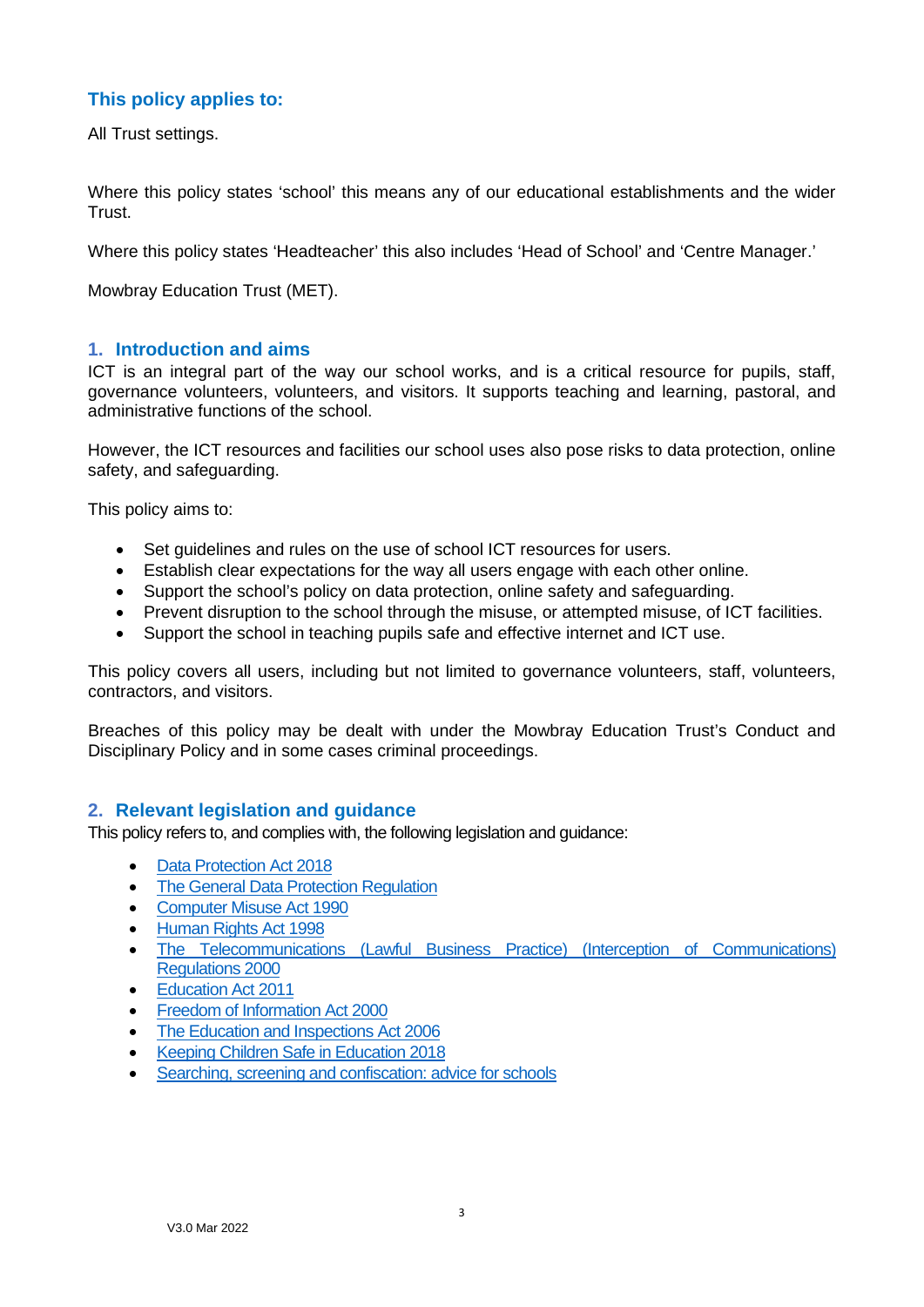## <span id="page-3-0"></span>**3. Definitions**

- **"ICT facilities**": includes all facilities, systems and services including but not limited to network infrastructure, desktop computers, laptops, tablets, phones, music players or hardware, software, websites, web applications or services, and any device system or service which may become available in the future which is provided as part of the ICT service.
- "**Users**": anyone authorised by the school to use the ICT facilities, including governance volunteers, staff, pupils, volunteers, contractors and visitors.
- "**Personal use**": any use or activity not related to the users' employment, study or purpose.
- "**Authorised personnel**": employees authorised by the school to perform systems administration and/or monitoring of the ICT facilities.
- "**Materials**": files and data created using the ICT facilities including but not limited to documents, photos, audio, video, printed output, web pages, social networking sites, and blogs.

# <span id="page-3-1"></span>**4. Responsibility and Accountability**

#### The Trust Board

- 4.1. Monitoring this policy and holding the Headteacher to account for its implementation.
- 4.2. Should ensure that they are familiar with the contents of this policy and its relationship to the school's standards, policies, and guidance on the acceptable use of ICT and e-safety.

#### **Headteacher**

- 4.3. Ensure that all users are trained and become familiar with this policy and its relationship to the school's standards, policies, and guidance on the acceptable use of ICT and e-safety.
- 4.4. Provide opportunities to discuss appropriate ICT and internet use on a regular basis and ensure that any queries raised are resolved swiftly.
- 4.5. Must ensure that any allegations raised in respect of ICT and internet use are investigated promptly and appropriately, in accordance with the school's disciplinary procedure, code of conduct and acceptable use policy.
- 4.6. Must ensure two authorised personnel oversee each ICT and internet service.

#### Users

- 4.7. Should ensure that they are familiar with the contents of this policy and its relationship to the school's standards, policies, and guidance on the acceptable use of ICT and e-safety.
- 4.8. Raise any queries or areas of concern they have relating to the use of ICT, the internet and interpretation of this policy with their Headteacher.
- 4.9. Must comply with this policy where specific activities or conduct is prohibited.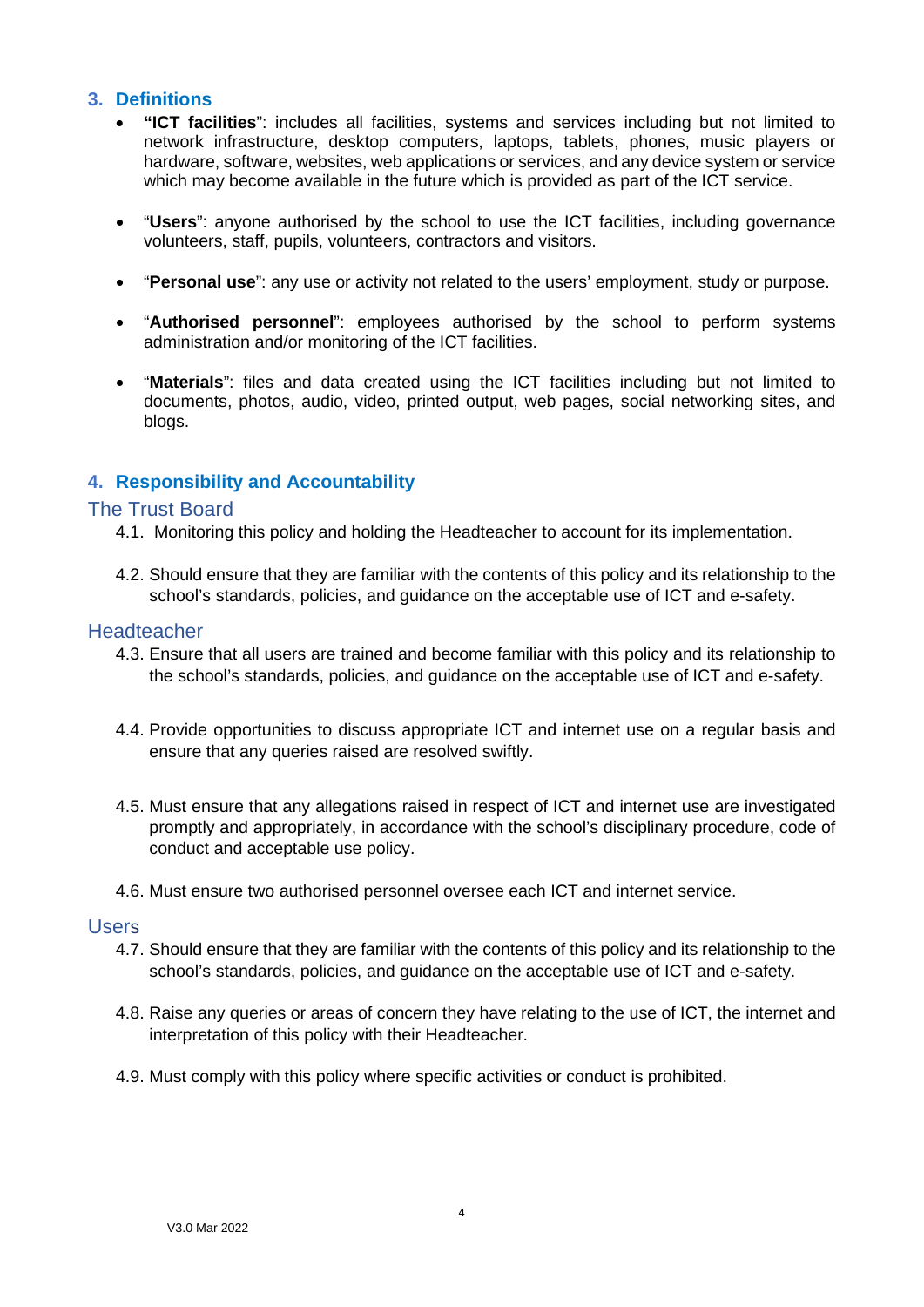## <span id="page-4-0"></span>**5. Unacceptable Use**

The following is considered unacceptable use of the school's ICT facilities, by any user.

Unacceptable use of the school's ICT facilities includes:

- 5.1 Using the school's ICT facilities to breach intellectual property rights or copyright.
- 5.2 Using the school's ICT facilities to bully or harass someone else, or to promote unlawful discrimination.
- 5.3 Breaching the school's policies or procedures.
- 5.4 Any illegal conduct, or statements which are deemed to be advocating illegal activity.
- 5.5 Accessing, creating, storing, linking to, or sending material that is pornographic, offensive, obscene, or otherwise inappropriate.
- 5.6 Activity which defames or disparages the school, or risks bringing the school into disrepute.
- 5.7 Sharing confidential information about the school, its pupils, or other members of the school community.
- 5.8 Connecting any device to the school's ICT network without approval from authorised personnel.
- 5.9 Setting up any software, applications, or web services on the school's network without approval by authorised personnel, or creating or using any program, tool or item of software designed to interfere with the functioning of the ICT facilities, accounts, or data.
- 5.10 Gaining, or attempting to gain, access to restricted areas of the network, or to any passwordprotected information, without approval from authorised personnel.
- 5.11 Allowing, encouraging, or enabling others to gain (or attempt to gain) unauthorised access to the school's ICT facilities.
- 5.12 Causing intentional damage to ICT facilities.
- 5.13 Removing, deleting, or disposing of ICT equipment, systems, programs, or information without permission by authorised personnel.
- 5.14 Causing a data breach by accessing, modifying, or sharing data (including personal data) to which a user is not supposed to have access, or without authorisation.
- 5.15 Using inappropriate or offensive language.
- 5.16 Promoting a private business, unless that business is related to the school.
- 5.17 Using websites or mechanisms to bypass the school's filtering mechanisms.

This is not an exhaustive list. The school reserves the right to amend this list at any time. The headteacher and CEO will use professional judgement to determine whether any act or behaviour not on the list above is considered unacceptable use of the school's ICT facilities.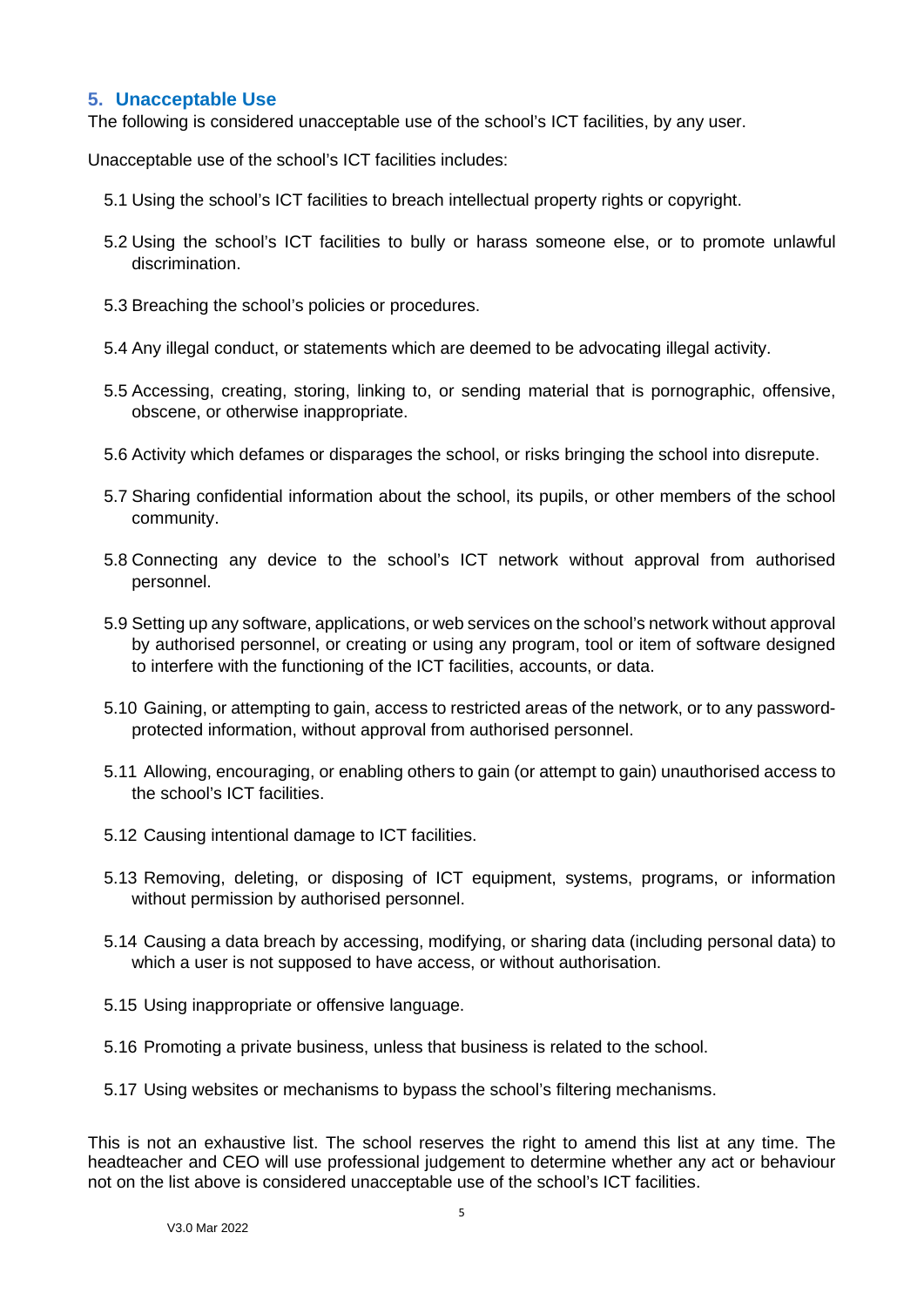#### **Exceptions from unacceptable use**

5.18 Where the use of school ICT facilities is required for a purpose that would otherwise be considered an unacceptable use, exemptions to the policy may be granted at the headteacher's discretion.

In such cases permission for any such activity would have to be sought prior to use by the headteacher. A risk assessment will be completed as appropriate.

#### **Sanctions**

5.19 Pupils and staff who engage in any of the unacceptable activity listed above may face disciplinary action in line with the school's policies on code of conduct.

See Behaviour Policy and Disciplinary Procedure.

#### **6. Staff (including governance volunteer, volunteers, and contractors)**

Access to school ICT facilities and materials

- 6.1. The school's IT department manages access to the school's ICT facilities and materials for school staff. That includes, but is not limited to:
	- Computers, tablets, and other devices
	- Access permissions for certain programmes or files
- 6.2. Staff will be provided with unique log-in/account information and passwords that they must use when accessing the school's ICT facilities.
- 6.3. Staff who have access to files they are not authorised to view or edit, or who need their access permissions updated or changed, should contact the IT Department.

#### Mobile phones and e-mail

- 6.4. The school can provide a mobile phone for roles which require, this is at the discretion of the Headteacher.
- 6.5. School phones must not be used for personal matters unless prior arranged with your Headteacher.
- 6.6. Staff who are provided with mobile phones as equipment for their role must abide by this and all other relevant policies.
- 6.7. All school-related business should be conducted using the email address the school has provided.
- 6.8. School email account should be used for work purposes only.
- 6.9. BCC should be used when emailing groups.
- 6.10. Any attachments containing personal data must be password protected or encrypted, where possible, with the password emailed separately to the original email.
- 6.11. Staff must not share their personal email addresses with parents and pupils and must not send any work-related materials using their personal email account.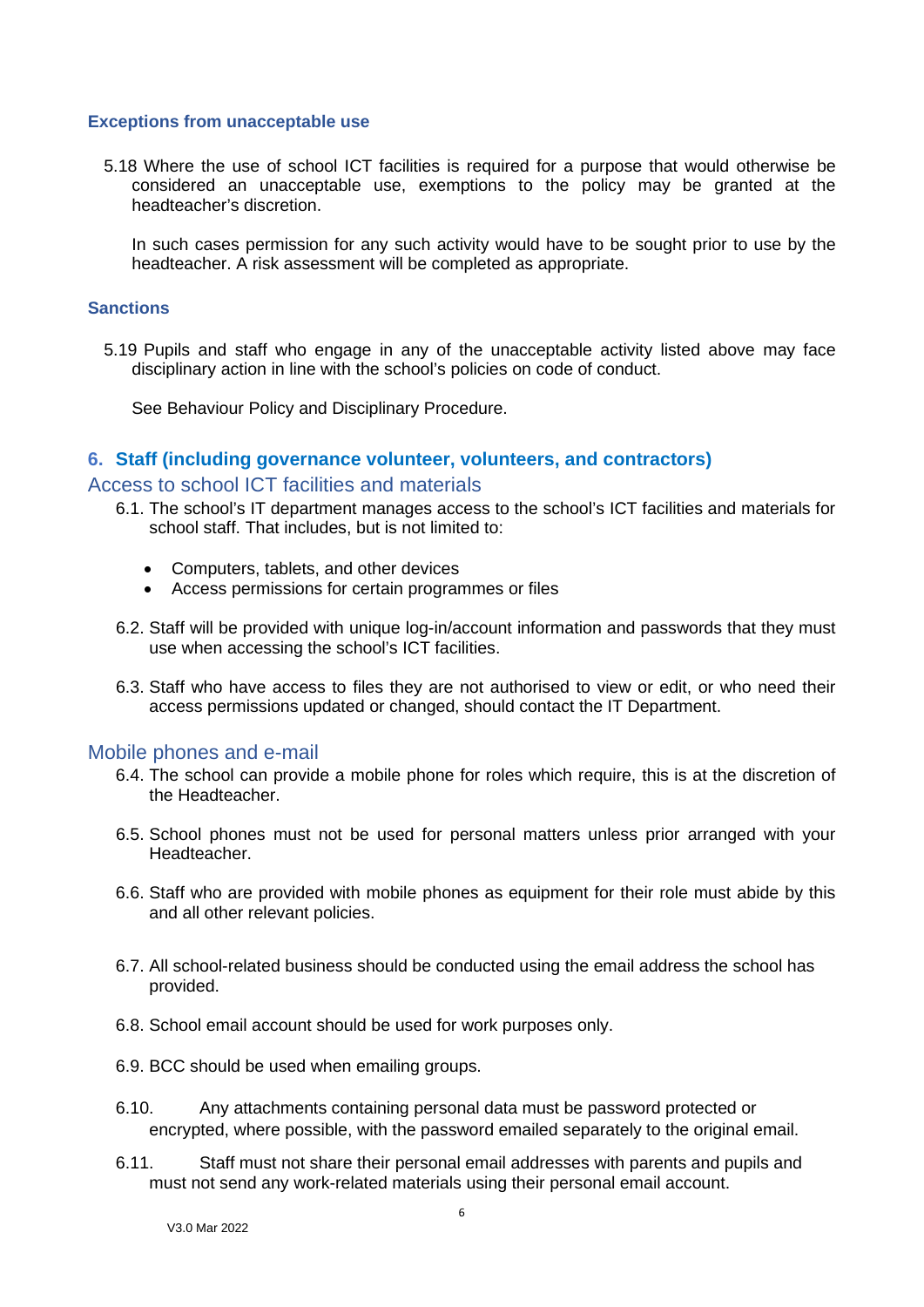- 6.12. Staff must take care with the content of all email messages, as incorrect or improper statements can give rise to claims for discrimination, harassment, defamation, breach of confidentiality or breach of contract.
- 6.13. Email messages are required to be disclosed in legal proceedings or in response to requests from individuals under the Data Protection Act 2018 and The General Data Protection Regulation, in the same way as paper documents. Deletion from a user's inbox does not mean that an email cannot be recovered for the purposes of disclosure. All email messages should be treated as potentially retrievable.
- 6.14. Staff must take extra care when sending sensitive or confidential information by email. Any attachments containing sensitive or confidential information should be encrypted or password protected so that the information is only accessible by the intended recipient.
- 6.15. If staff receive an email in error, the sender should be informed, and the email deleted. If the email contains sensitive or confidential information, the user must not make use of or disclose the information.
- 6.16. If staff send an email in error which contains the personal information of another person, they must inform the GDPR Officer immediately and follow our data breach procedure.
- 6.17. Staff must not give their personal phone numbers to parents or pupils. Staff must use phones provided by the school to conduct all work-related business.

#### Personal Use

6.16 Staff are permitted to occasionally use school ICT facilities for personal use providing:

- It does not interfere with their jobs or prevent other staff or pupils from using the facilities for work or educational purposes.
- Does not take place during contact time.
- Does not constitute 'unacceptable use'.
- Takes place when no pupils are present.
- 6.17 The IT Department and headteacher may withdraw permission for it at any time or restrict access at their discretion.
- 6.18 Staff may not use the school's ICT facilities to store personal non-work-related information or materials.
- 6.19 Staff should be aware that use of the school's ICT facilities for personal use may put personal communications within the scope of the school's ICT monitoring. Where breaches of this policy are found, disciplinary action may be taken.
- 6.20 Staff are permitted to use their personal devices (such as mobile phones or tablets) in line with the school's Safeguarding Policy.
- 6.21 Staff should be aware that personal use of ICT (even when not using school ICT facilities) can impact on their employment by, for instance putting personal details in the public domain, where pupils and parents could see them.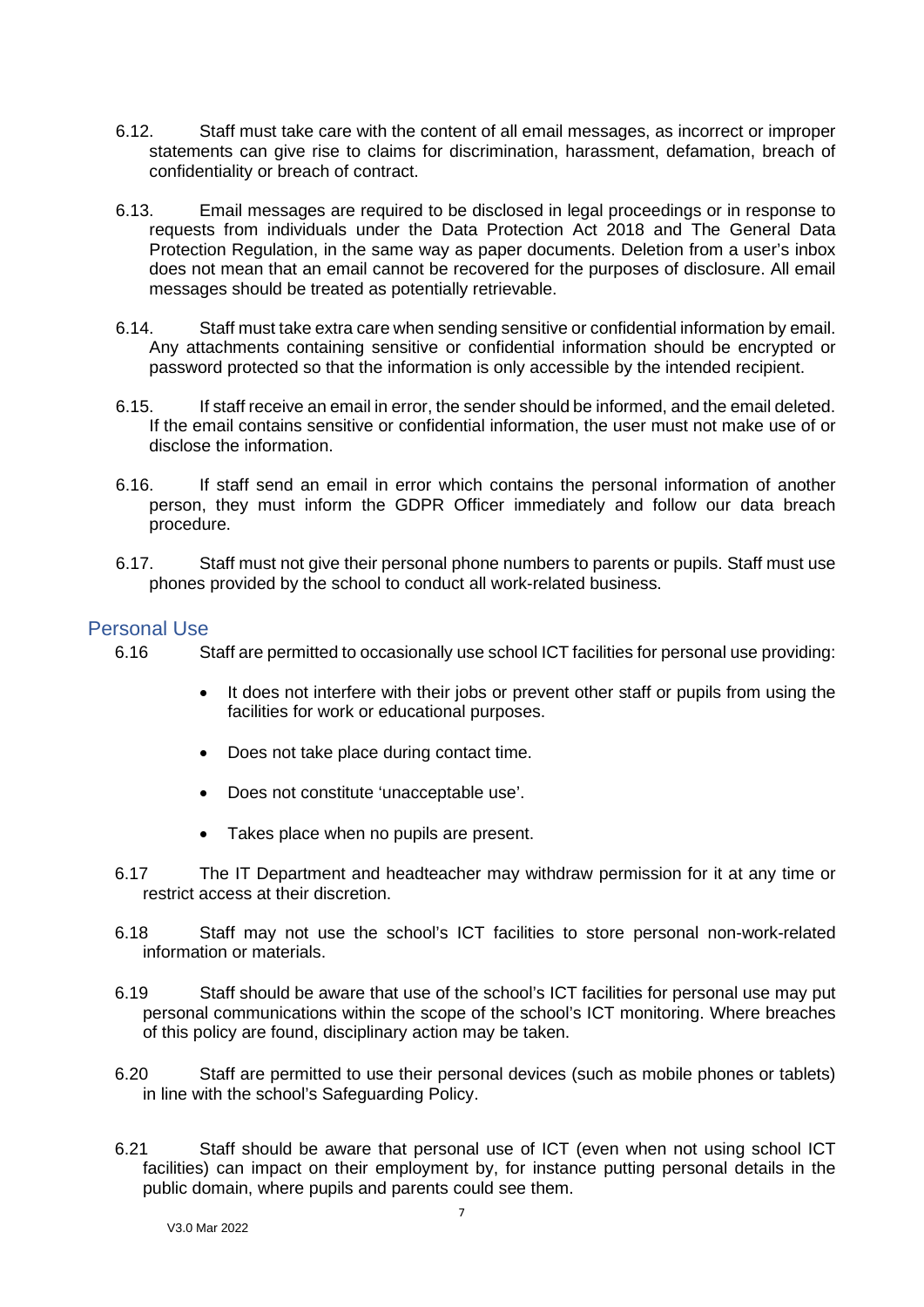6.22 Staff should take care to follow the school's guidelines on social media and the use of to protect themselves online and avoid compromising their professional integrity.

#### <span id="page-7-0"></span>**7. Social Media**

Guidelines includes but is not limited to:

- 7.1. Users must not place any another user(s) at risk of harm and report any situation they come across which may contravene this.
- 7.2. Users must follow statutory and school safeguarding procedures at all times when using social media and report all situations that may contravene these procedures.
- 7.3. Social media and the use of must not be excessive and/or affect your ability to complete your duties.
- 7.4. If you are unsure of social media relationships, they must be declared with other personal relationships or interests whenever necessary or appropriate.
- 7.5. Users must maintain the reputation of the school, other users, and the wider community at all times and report any situation they come across which may contravene this – including but not limited to:

Contributing or access at any time, content including but not limited to illegal, discriminatory, sexual, or otherwise offensive content.

Using inappropriate language.

Using social media to criticise or insult.

Using social media to harass, bully or intimidate.

Using social media to breach school confidentiality.

Using social media to raise concerns about a school and/or users.

7.6. Staff should ensure that usage follows the guidelines set out in the Social Media policy. Breaches of this policy may be dealt with under the Mowbray Education Trust's Conduct and Disciplinary Policy and in some cases criminal proceedings.

#### <span id="page-7-1"></span>**8. Monitoring of school network and use of ICT facilities**

- 8.1. The school reserves the right to monitor the use of its ICT facilities and network. This includes, but is not limited to, monitoring of:
	- Internet sites visited.
	- Bandwidth usage.
	- Email accounts.
	- Telephone calls.
	- User activity/access logs.
	- Any other electronic communications.

V3.0 Mar 2022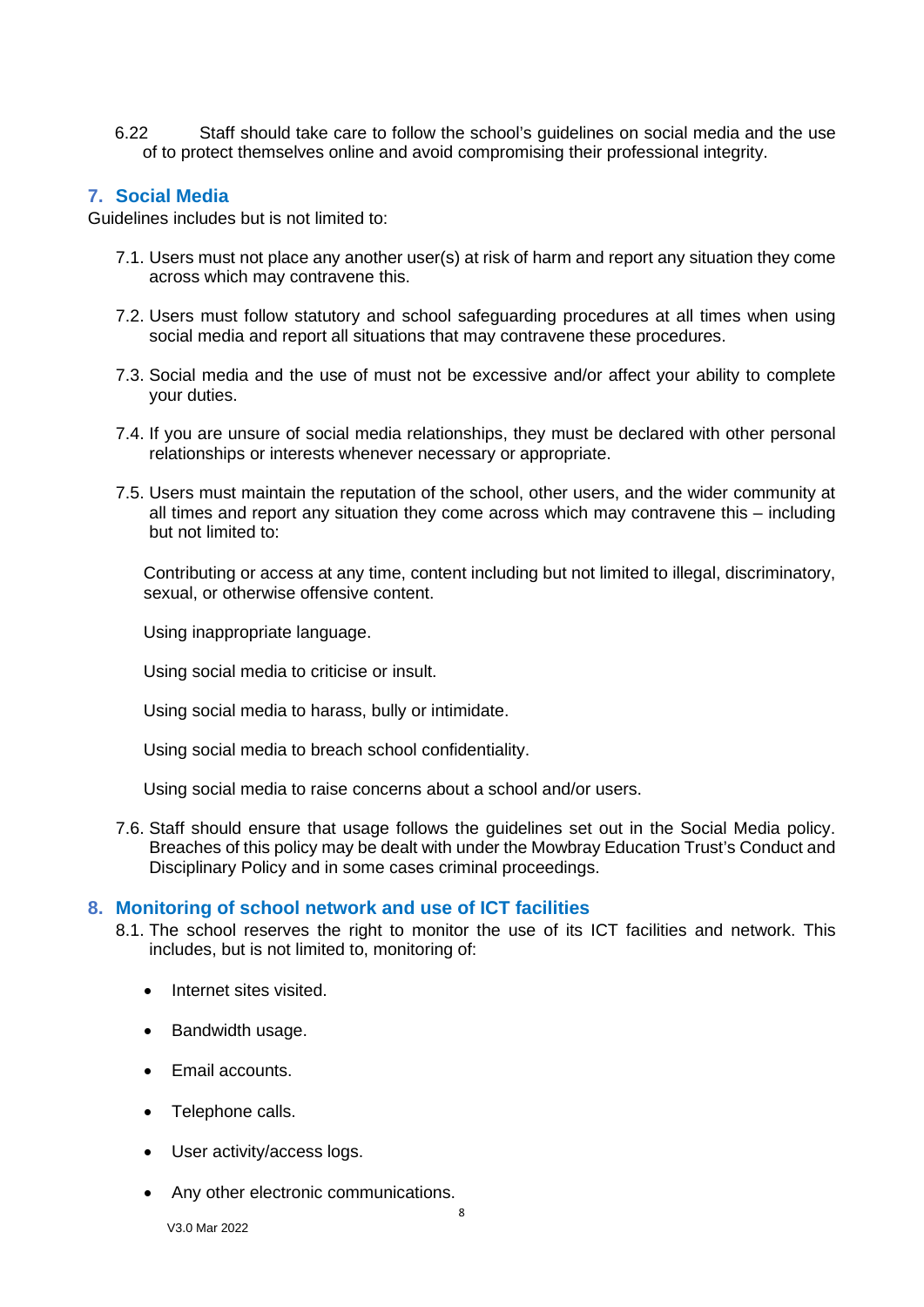- 8.2. Only authorised ICT staff may inspect, monitor, intercept, assess, record, and disclose the above, to the extent permitted by law.
- 8.3. The school monitors ICT use in order to:
	- Obtain information related to school business.
	- Investigate compliance with school policies, procedures, and standards.
	- Ensure effective school and ICT operation.
	- Conduct training or quality control exercises.
	- Prevent or detect crime.
	- Comply with a subject access request, Freedom of Information Act request, or any other legal obligation.

#### <span id="page-8-0"></span>**9. Remote Learning**

- 9.1. Remote learning will only take place on platforms which have been assessed and approved by the school.
- 9.2. Only stakeholders within the Trust will be given access to Remote Learning platforms.
- 9.3. Staff will only use school managed accounts with learners and parents/carers.
- 9.4. Use of any personal accounts to communicate with learners and parents/carers is not permitted. Any pre-existing relationships or situations which mean this cannot be complied with will be disclosed to the Headteacher.
- 9.5. Staff will use school provided equipment e.g., laptop, tablet or other mobile device. Where this is not possible, staff must disclose this to the Headteacher. Upon agreement, staff must log out of the learning platform and ensure the device is locked when not in use.
- 9.6. Live streamed remote learning sessions will only be held with approval and agreement from the Headteacher.
- 9.7. Alternative approaches access will be provided to those who do not have access, stock permitting e.g. – loan device

#### Session Management

- 9.8. Privacy, safety settings and restrictions will be used to manage access and interactions in accordance with guidance set out by the Headteacher and authorised personnel.
- 9.9. Live 1 to 1 sessions will only take place with approval from the headteacher.
- 9.10. All participants will be made aware of session recording.
- 9.11. Recordings will be accessible by all staff, retained and securely disposed of in accordance with related policies.
- 9.12. When live streaming with learners: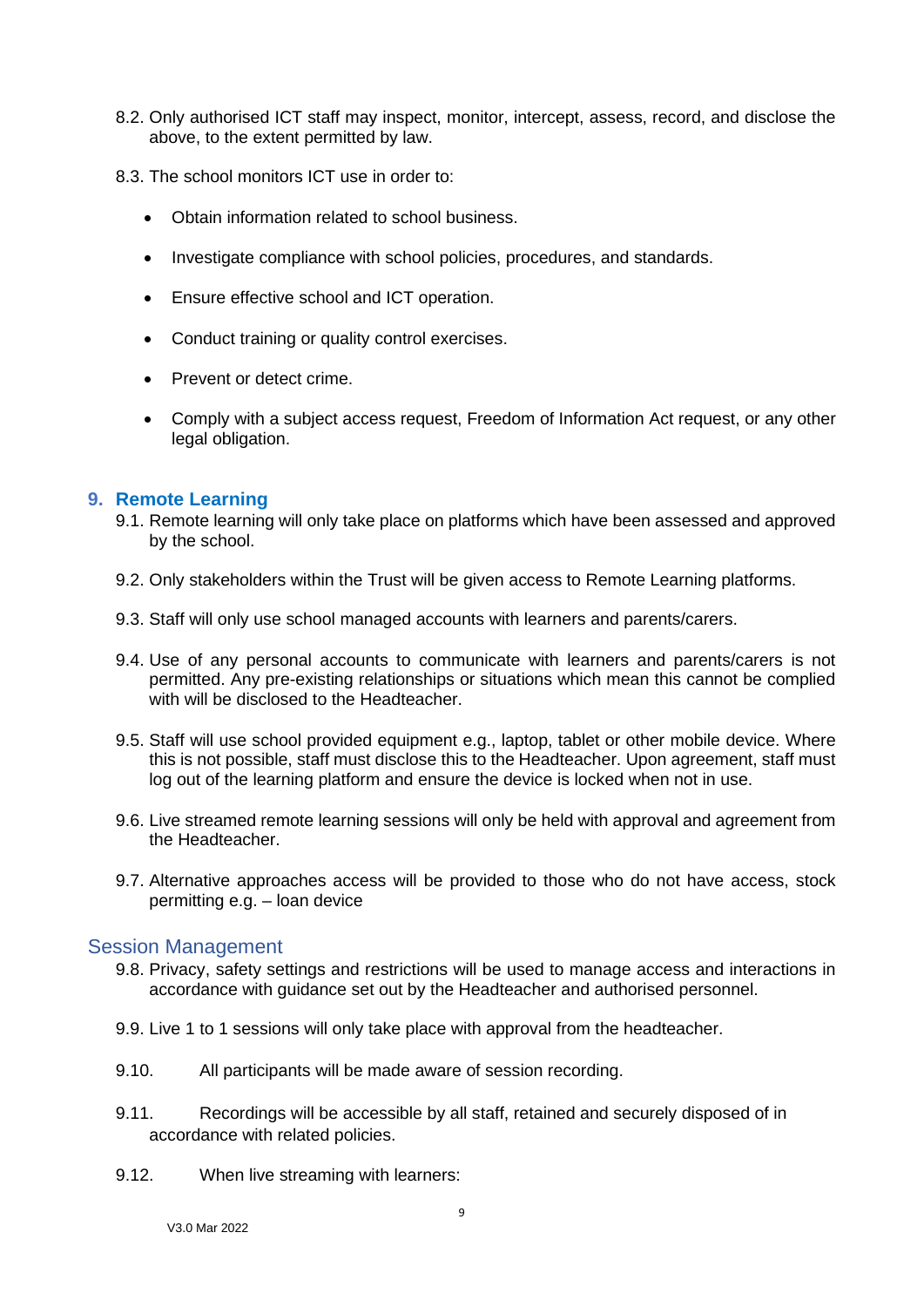- Contact will be made via leaners' school managed account.
- Staff will mute/disable learners' videos and microphones and should only be enabled under staff control at specific times.
- 9.13. A pre-agreed invitation detailing the session expectations will be sent to invitees:
	- Access links should not be made public or shared by participants.
	- Learners should not forward or share access links.
	- If learners/parents/carers believe a link should be shared with others, they will discuss this with the member of staff running the session first.
	- Learners are encouraged to attend lessons in a shared/communal space or room with an open door and/or when appropriately supervised by a parent/carer or another appropriate adult.

#### Behaviour Expectations

- 9.14. Staff will model safe practice and moderate behaviour online during remote sessions as they would in the classroom and in accordance with any related policy.
- 9.15. Staff will remind attendees of behaviour expectations and reporting mechanisms at the start of the session.
- 9.16. Educational resources will be used or shared in line with our existing teaching and learning policies, taking licensing and copyright into account.

# <span id="page-9-0"></span>**10.Pupils**

# Access to ICT facilities

- 10.1. Computers and equipment in schools re available to pupils only under the supervision of staff and when in open communal areas.
- 10.2. Specialist ICT equipment, such as, not limited to that used for music or design and technology must only be used under the supervision of staff.

# Search and deletion

- 10.3. Under the Education Act 2011, and in line with the Department for Education's [guidance on searching, screening and confiscation,](https://www.gov.uk/government/publications/searching-screening-and-confiscation) the school has the right to search pupils' phones, computers or other devices for pornographic images or any other data or items banned under school rules or legislation.
- 10.4. The school can, and will, delete files and data found on searched devices if we believe the data or file has been, or could be, used to disrupt teaching or break the school's rules.

# Unacceptable use of ICT and the internet outside of school

- 10.5. The school will sanction pupils, in line with the Behaviour Policy, E-Safety Policy and Anti-Bullying Policy if a pupil engages in any of the following, not limited to, at any time, including Remote Learning (even if they are not on school premises):
	- Using ICT or the internet to breach intellectual property rights or copyright.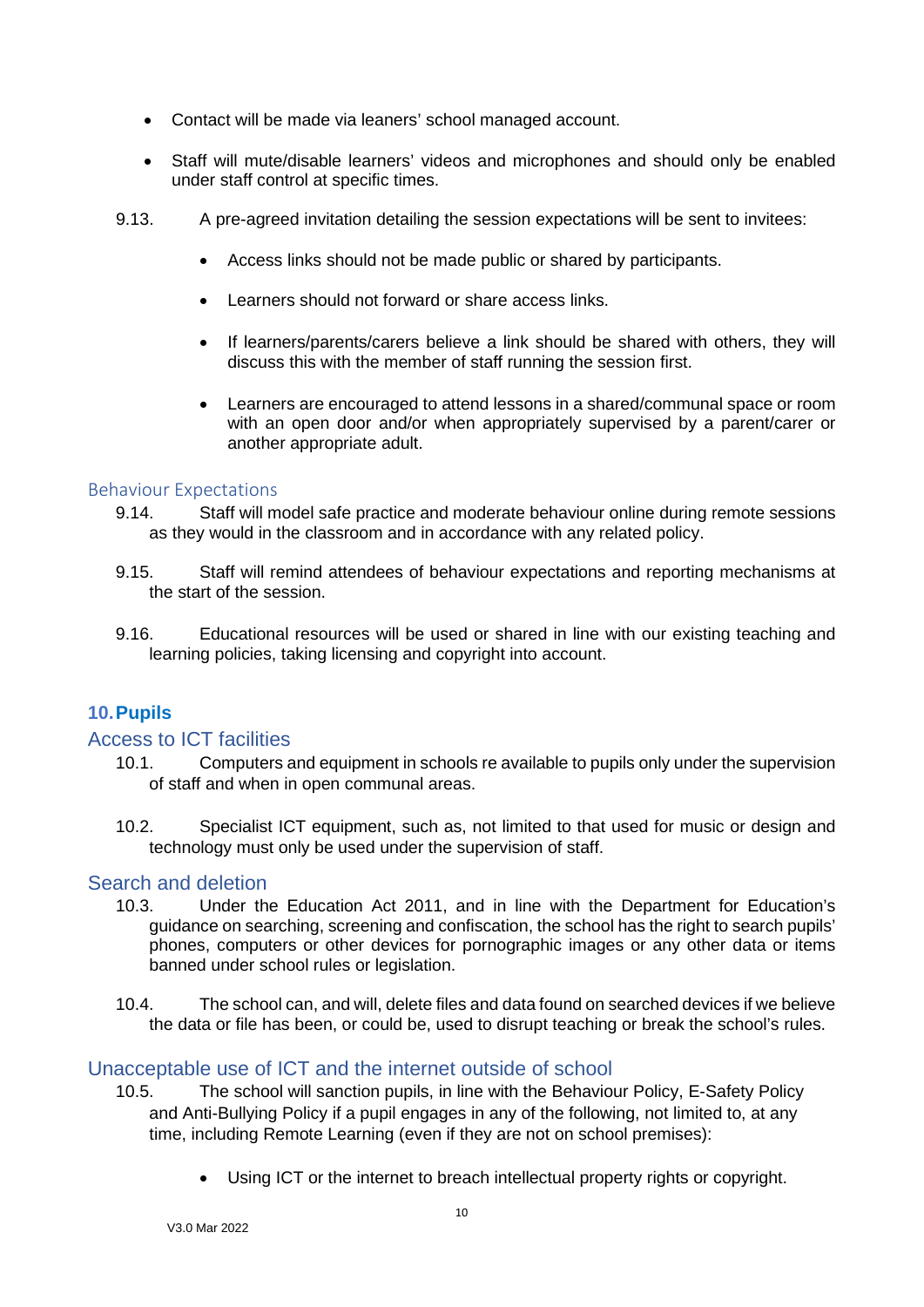- Using ICT or the internet to bully or harass someone else, or to promote unlawful discrimination.
- Breaching the school's policies or procedures.
- Any illegal conduct, or statements which are deemed to be advocating illegal activity.
- Accessing, creating, storing, linking to, or sending material that is pornographic, offensive, obscene, or otherwise inappropriate.
- Activity which defames or disparages the school, or risks bringing the school into disrepute.
- Sharing confidential information about the school, other pupils, or other members of the school community.
- Gaining or attempting to gain access to restricted areas of the network, or to any password protected information, without approval from authorised personnel.
- Allowing, encouraging, or enabling others to gain (or attempt to gain) unauthorised access to the school's ICT facilities.
- Causing intentional damage to ICT facilities or materials.
- Causing a data breach by accessing, modifying, or sharing data (including personal data) to which a user is not supposed to have access, or without authorisation.
- Using inappropriate or offensive language.

# <span id="page-10-0"></span>**11.Parents**

# Access to ICT facilities and materials

- 11.1. Parents do not have access to the school's ICT facilities as a matter of course.
- 11.2. Parents working for, or with, the school in an official capacity (for instance, as a volunteer or as a member of the PTA) may be granted an appropriate level of access or be permitted to use the school's facilities at the headteacher's discretion.

Where parents are granted access in this way, they must abide by this policy as it applies to staff.

#### Communicating with or about the school online

We believe it is important to model for pupils, and help them learn, how to communicate respectfully with, and about, others online.

Parents play a vital role in helping model this behaviour for their children, especially when communicating with the school through our website and social media channels.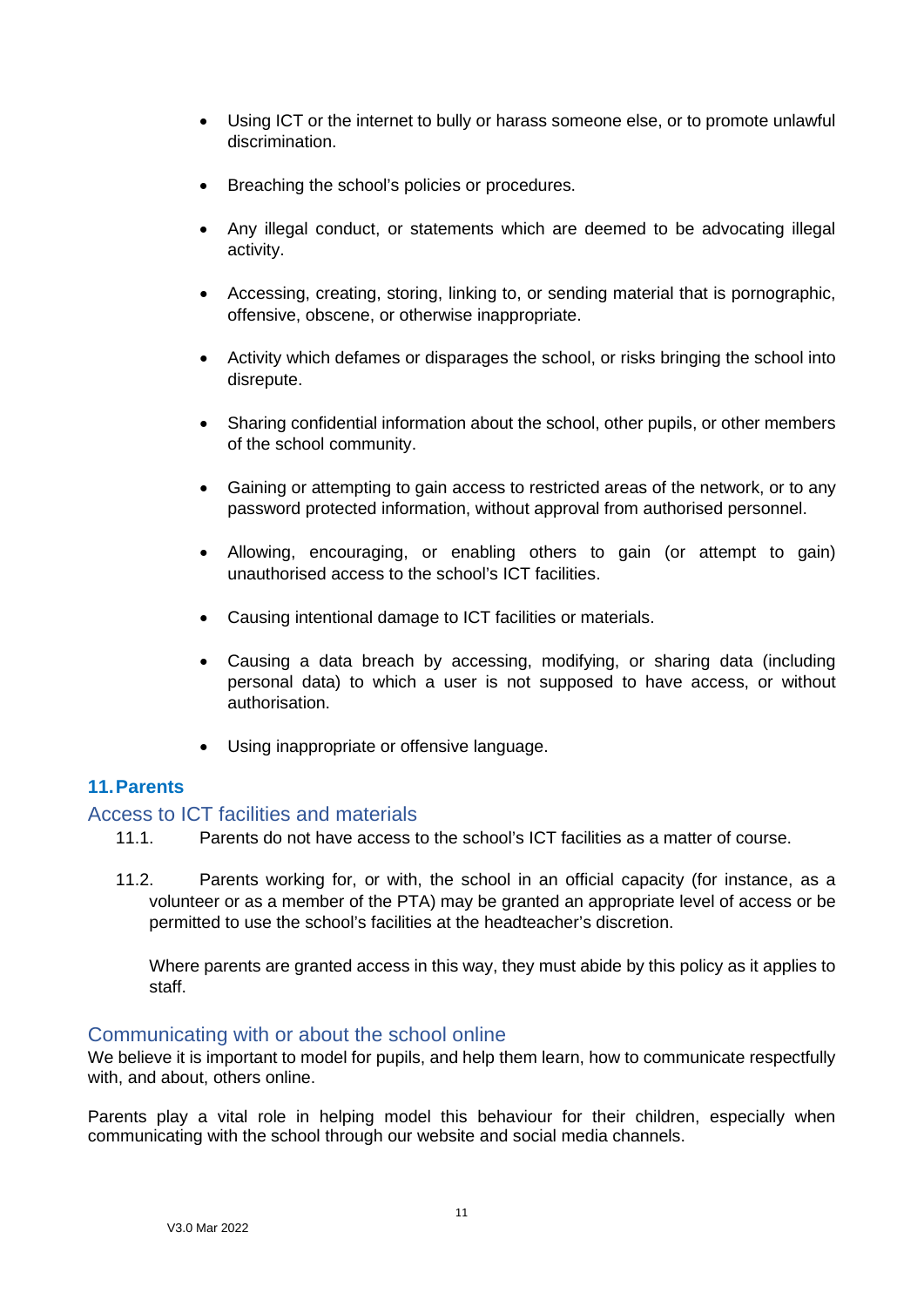## <span id="page-11-0"></span>**12.Data Security**

12.1. The school takes steps to protect the security of its computing resources, data and user accounts. However, the school cannot guarantee security. Staff, pupils, parents and others who use the school's ICT facilities should use safe computing practices at all times.

## <span id="page-11-1"></span>**13.Passwords**

- 13.1. Password management is supervised by the Trust IT department.
- 13.2. All users of the school's ICT facilities should set strong and/or biometric passwords for their accounts and keep these passwords secure.
- 13.3. Users are responsible for the security of their passwords and accounts, and for setting permissions for accounts and files they control.
- 13.4. Members of staff or pupils who disclose account or password information may face disciplinary action.
- 13.5. Parents or volunteers who disclose account or password information may have their access rights revoked.

#### **14.Software updates, firewalls, and anti-virus software**

- 14.1. School ICT devices that support software updates, security updates, and anti-virus products will be configured to perform such updates regularly or automatically.
- 14.2. Users must not circumvent or make any attempt to circumvent the administrative, physical, and technical safeguards we implement and maintain to protect personal data and the school's ICT facilities.

Any personal devices using the school's network must all be configured in this way.

#### <span id="page-11-2"></span>**15.Data protection**

- 15.1. All personal data must be processed and stored in accordance with data protection regulations and the school's data protection policy.
- 15.2. Personal data used by staff and captured or delivered during remote learning will be processed and stored with appropriate consent and in accordance with our data protection policy.
- 15.3. Any attachments containing personal data must be password protected or encrypted, where possible, with the password emailed separately to the original email.

#### **16.Access to facilities and materials**

- 16.1. Access to School ICT facilities is managed by the Trust IT Department.
- 16.2. All users of the school's ICT facilities will have clearly defined access rights to school systems, files, and devices.
- 16.3. Users should not access, or attempt to access, systems, files or devices to which they have not been granted access. If access is provided in error, or if something a user should not have access to is shared with them, they should alert the Trust IT Department immediately.
- 16.4. Users should always log out of systems and lock their equipment when they are not in use to avoid any unauthorised access.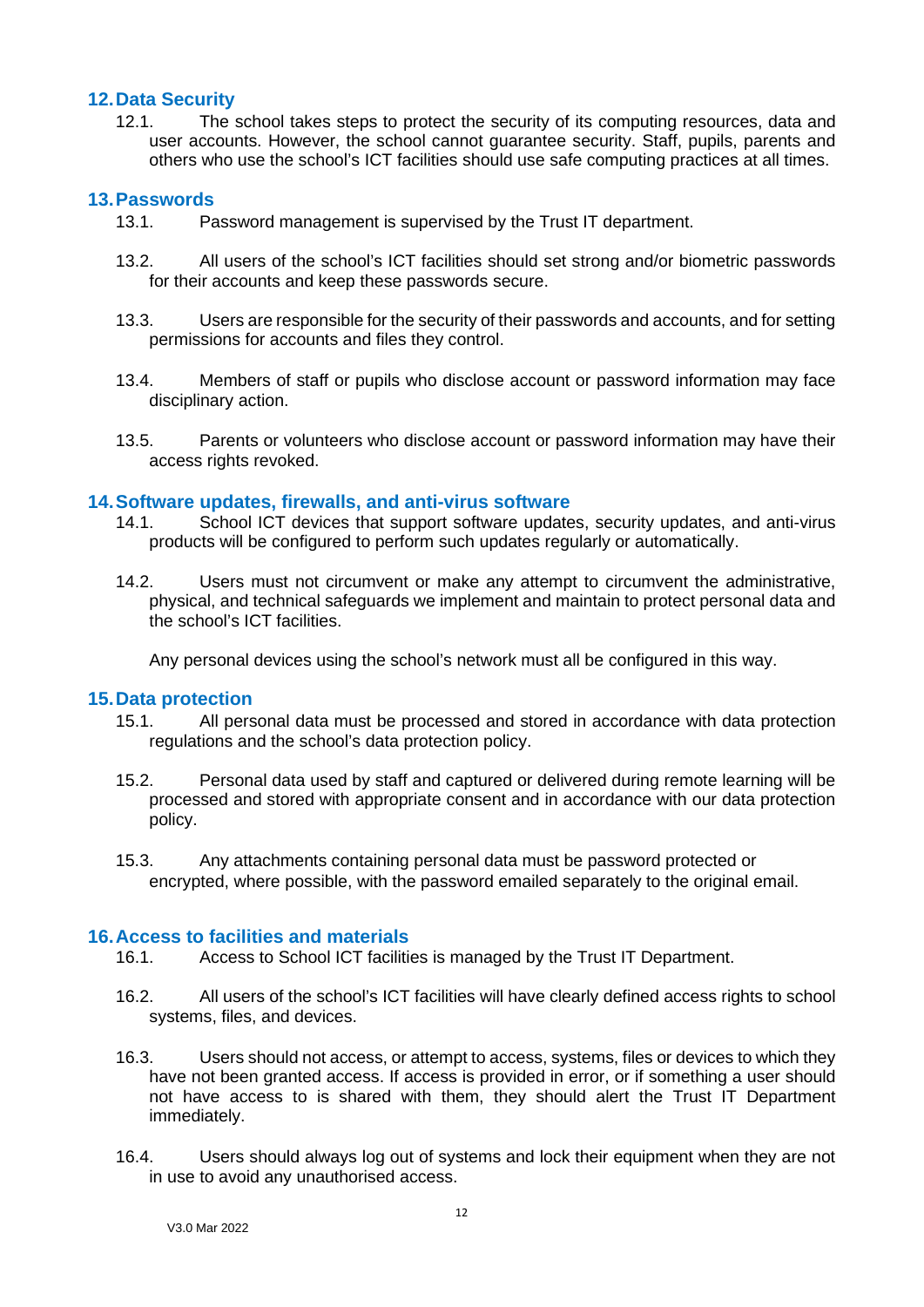16.5. Equipment and systems should always be logged out of and closed down completely at the end of each working day.

## <span id="page-12-0"></span>**17.Encryption**

- 17.1. The school ensures that its devices and systems have an appropriate level of encryption.
- 17.2. Staff may only use personal devices (including computers and USB drives) to access school data, work remotely, or take personal data (such as pupil information) out of school if they have been specifically authorised to do so by the headteacher.

Use of such personal devices will only be authorised if the devices have appropriate levels of security and encryption, as defined by the Trust IT Department.

#### <span id="page-12-1"></span>**18.Internet access & Wi-Fi**

- 18.1. All filtering and WIFI arrangements are managed by the Trust IT Department or authorised personnel.
- 18.2. Staff must not give the WIFI password to anyone who is not authorised to have it. Doing so could result in disciplinary action.
- 18.3. If any breach of filtering is identified the IT department are to be contacted immediately.

#### **Pupils**

18.4. Pupils cannot request additional access for websites.

#### Parents and visitors

- 18.5. Parents and visitors to the school will not be permitted to use the school's WIFI unless specific authorisation is granted by the headteacher and Trust IT Department.
- 18.6. The headteacher will only grant authorisation if:
	- Parents or visitors are working with the school in an official capacity (e.g., as a volunteer or as a member of the PTA)
	- Required in order to fulfil the purpose of their visit (for instance, to access materials stored on personal devices as part of a presentation or lesson plan)

#### <span id="page-12-2"></span>**19.Related policies**

This policy should be read alongside the school's policies on:

- Online safety
- Safeguarding and child protection
- Behaviour
- Staff discipline and code of conduct
- Data protection
- Anti-Bullying
- Data Retention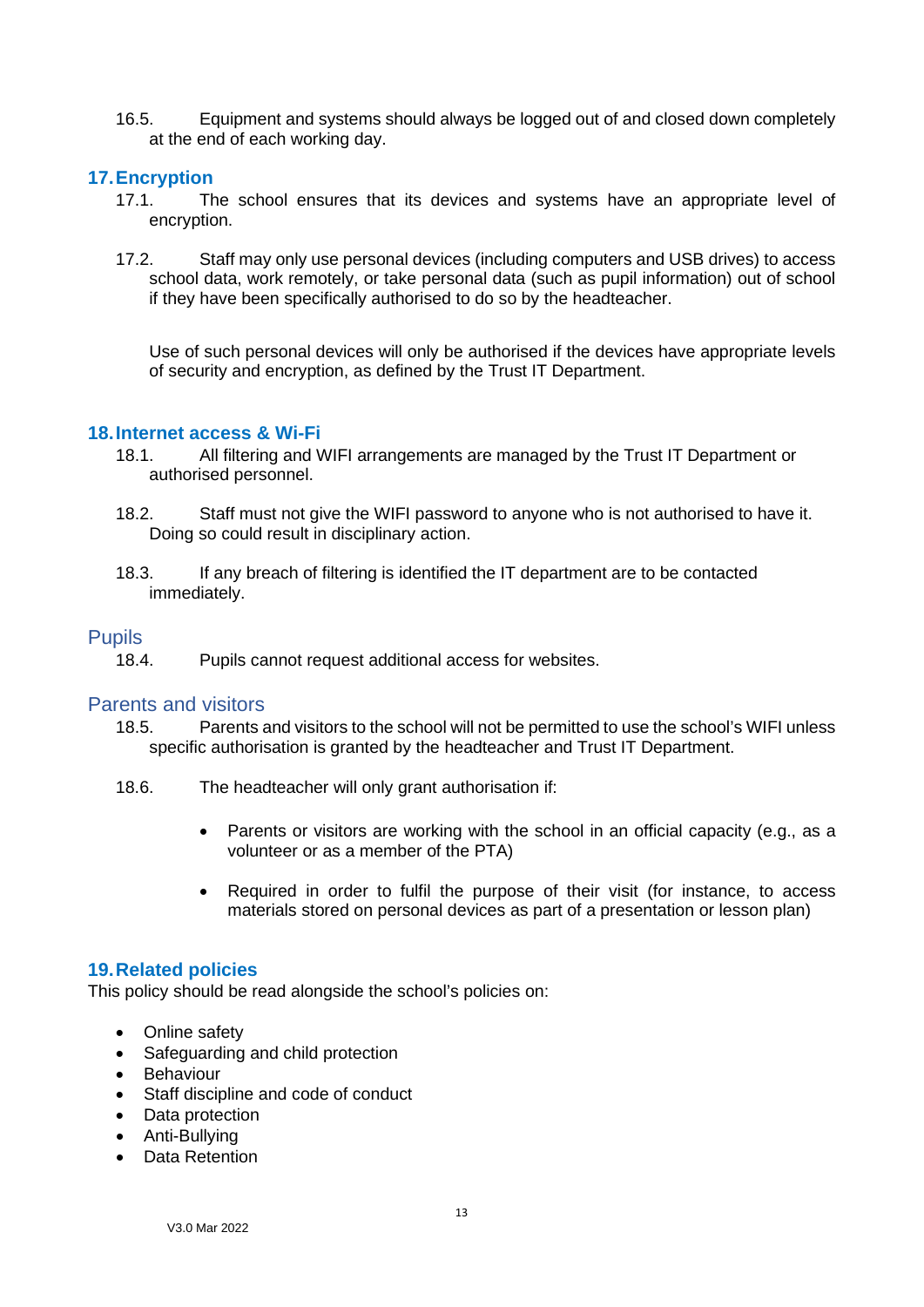# <span id="page-13-0"></span>**Log of Changes to Document**

| Version | Date   | Page      | Change                                              | Approver:       |
|---------|--------|-----------|-----------------------------------------------------|-----------------|
| V2.0    | Apr-20 | All pages | New policy created for HR/Operations Director       | HR/Operations   |
|         |        |           | review approval - following changes.                | <b>Director</b> |
|         |        |           | 4.2 - ref. to disciplinary procedure added          |                 |
|         |        |           | $6.1$ – ref. to school added                        |                 |
|         |        |           | 7.2 - ref to parents/pupils signing agreement       |                 |
|         |        |           | removed but appendices 2 & 3 on agreements          |                 |
|         |        |           | retained for potential use in future                |                 |
| V2.0    | Apr-20 | All Pages | Approved.                                           | <b>CEO</b>      |
| V3.0    | Mar 22 |           | 4.0 - responsibility and accountability added.      | <b>AFR</b>      |
|         |        |           |                                                     |                 |
|         |        |           | 6.0 staff - mobile phones and email re-written for  |                 |
|         |        |           | clarity.                                            |                 |
|         |        |           | 6.0 staff – personal use re-written for clarity.    |                 |
|         |        |           |                                                     |                 |
|         |        |           | 7.0 social media - re-written to reflect the social |                 |
|         |        |           | media Policy.                                       |                 |
|         |        |           |                                                     |                 |
|         |        |           | 8.6 remote learning data protection - broken down   |                 |
|         |        |           | and incorporate into pre-existing headings.         |                 |
|         |        |           |                                                     |                 |
|         |        |           | 9.0 remote learning - re-written for clarity.       |                 |
|         |        |           |                                                     |                 |
|         |        |           | 10.0 monitoring and review - removed, added into    |                 |
|         |        |           | responsibilities.                                   |                 |
|         |        |           |                                                     |                 |
|         |        |           | 15.0 Data protection - re-written to include        |                 |
|         |        |           | remote learning.                                    |                 |
|         |        |           |                                                     |                 |
|         |        |           | 18.0 Internet Access - renamed to include WIFI.     |                 |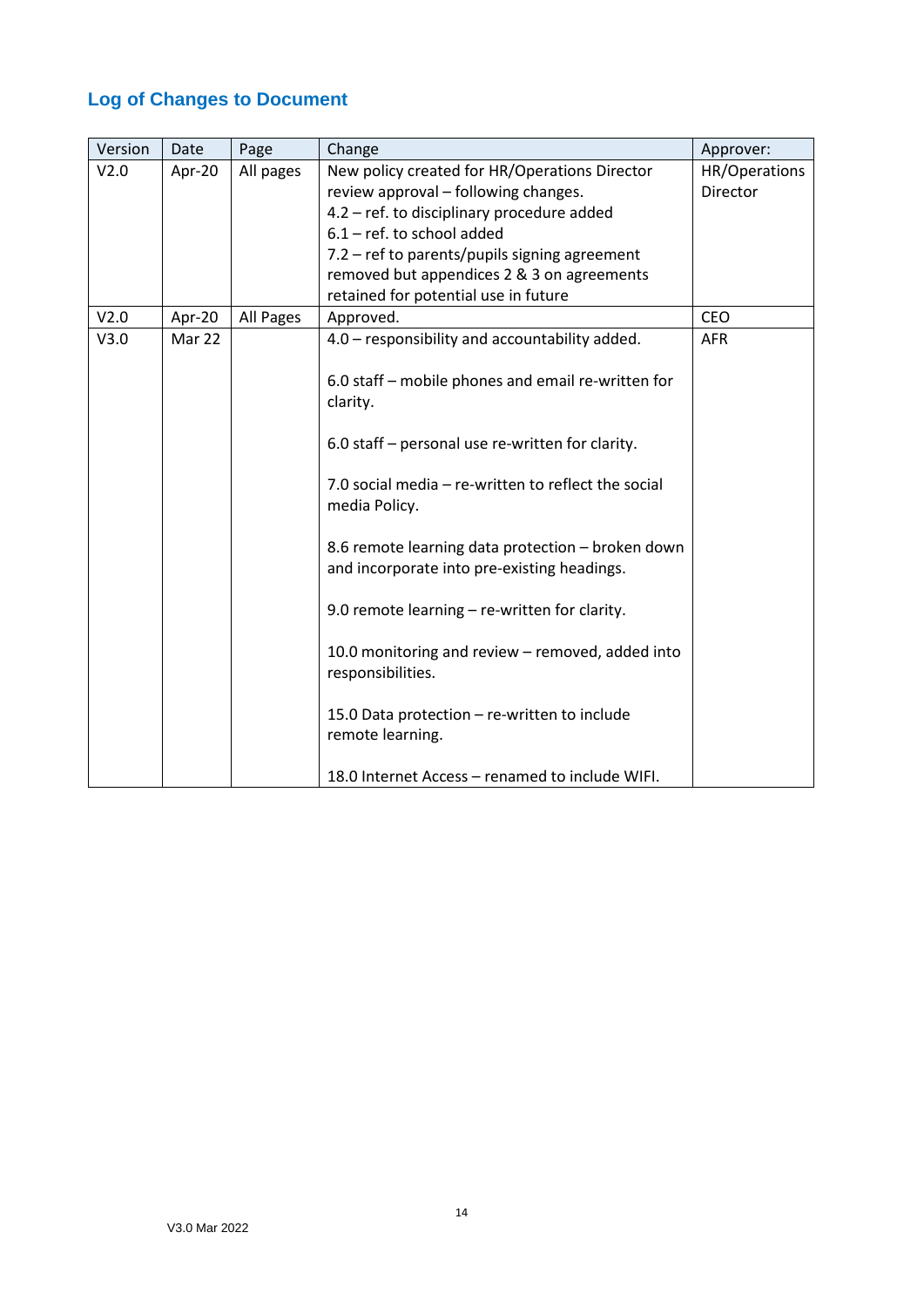# **Don't accept friend requests from pupils on social media**

#### <span id="page-14-0"></span>**10 rules for school staff on Facebook**

- 1. Change your display name use your first and middle name, use a maiden name, or put your surname backwards instead.
- 2. Change your profile picture to something unidentifiable, or if not, ensure that the image is professional.
- 3. Check your privacy settings regularly.
- 4. Be careful about tagging other staff members in images or posts.
- 5. Don't share anything publicly that you wouldn't be just as happy showing your pupils.
- 6. Don't use social media sites during school hours.
- 7. Don't make comments about your job, your colleagues, our school or your pupils online once it's out there, it's out there.
- 8. Don't associate yourself with the school on your profile (e.g., by setting it as your workplace, or by 'checking in' at a school event).
- 9. Don't link your work email address to your social media accounts. Anyone who has this address (or your personal email address/mobile number) is able to find you using this information.
- 10. Consider uninstalling the Facebook app from your phone. The app recognises WIFI connections and makes friend suggestions based on who else uses the same WIFI connection (such as parents or pupils).

# **Check your privacy settings**

- Change the visibility of your posts and photos to **'Friends only'**, rather than 'Friends of friends'. Otherwise, pupils and their families may still be able to read your posts, see things you've shared and look at your pictures if they're friends with anybody on your contacts list.
- Don't forget to check your **old posts and photos** go to [bit.ly/2MdQXMN](https://www.facebook.com/help/iphone-app/236898969688346?helpref=uf_permalink) to find out how to limit the visibility of previous posts.
- The public may still be able to see posts you've **'liked'**, even if your profile settings are private, because this depends on the privacy settings of the original poster.
- **Google your name** to see what information about you is visible to the public.
- Prevent search engines from indexing your profile so that people can't **search for you by name** – go to [bit.ly/2zMdVht t](https://www.facebook.com/help/124518907626945?helpref=faq_content)o find out how to do this.
- Remember that **some information is always public**; your display name, profile picture, cover photo, user ID (in the URL for your profile), country, age range and gender.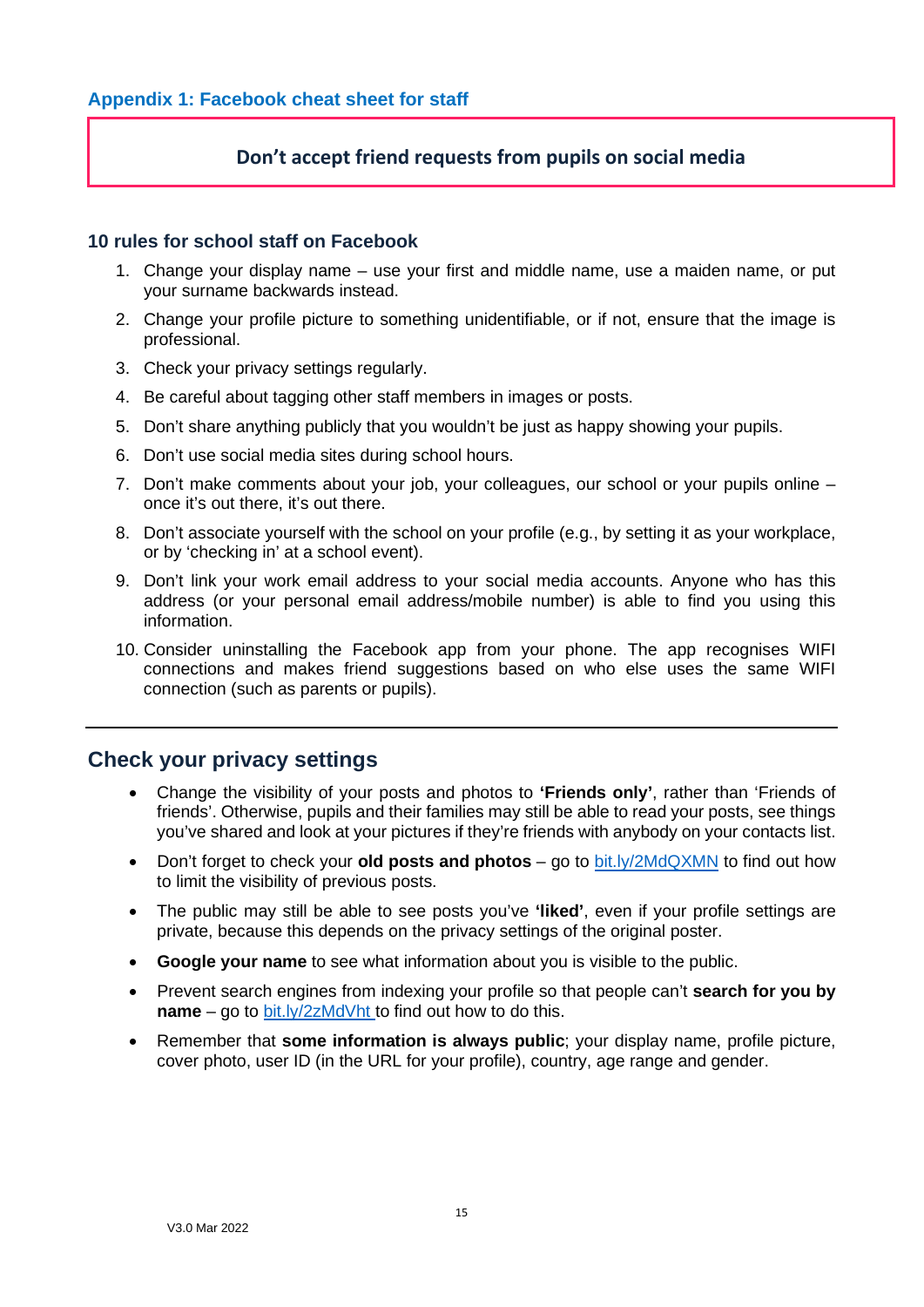# **What do to if…**

#### **A pupil adds you on social media**

- In the first instance, ignore and delete the request. Block the pupil from viewing your profile.
- Check your privacy settings again and consider changing your display name or profile picture.
- If the pupil asks you about the friend request in person, tell them that you're not allowed to accept friend requests from pupils and that if they persist, you'll have to notify senior leadership and/or their parents. If the pupil persists, take a screenshot of their request and any accompanying messages.
- Notify the senior leadership team or the headteacher about what's happening.

## **A parent adds you on social media**

- It is at your discretion whether to respond. Bear in mind that:
- Responding to one parent's friend request or message might set an unwelcome precedent for both you and other teachers at the school.
- Pupils may then have indirect access through their parent's account to anything you post, share, comment on or are tagged in.
- If you wish to decline the offer or ignore the message, consider drafting a stock response to let the parent know that you are doing so.

# **You are being harassed on social media, or somebody is spreading something offensive about you**

- **Do not** retaliate or respond in any way.
- Save evidence of any abuse by taking screenshots and recording the time and date it occurred.
- Report the material to Facebook or the relevant social network and ask them to remove it.
- If the perpetrator is a current pupil or staff member, our mediation and disciplinary procedures are usually sufficient to deal with online incidents.
- If the perpetrator is a parent or other external adult, a senior member of staff should invite them to a meeting to address any reasonable concerns or complaints and/or request they remove the offending comments or material.
- If the comments are racist, sexist, of a sexual nature or constitute a hate crime, you or a senior leader should consider contacting the police.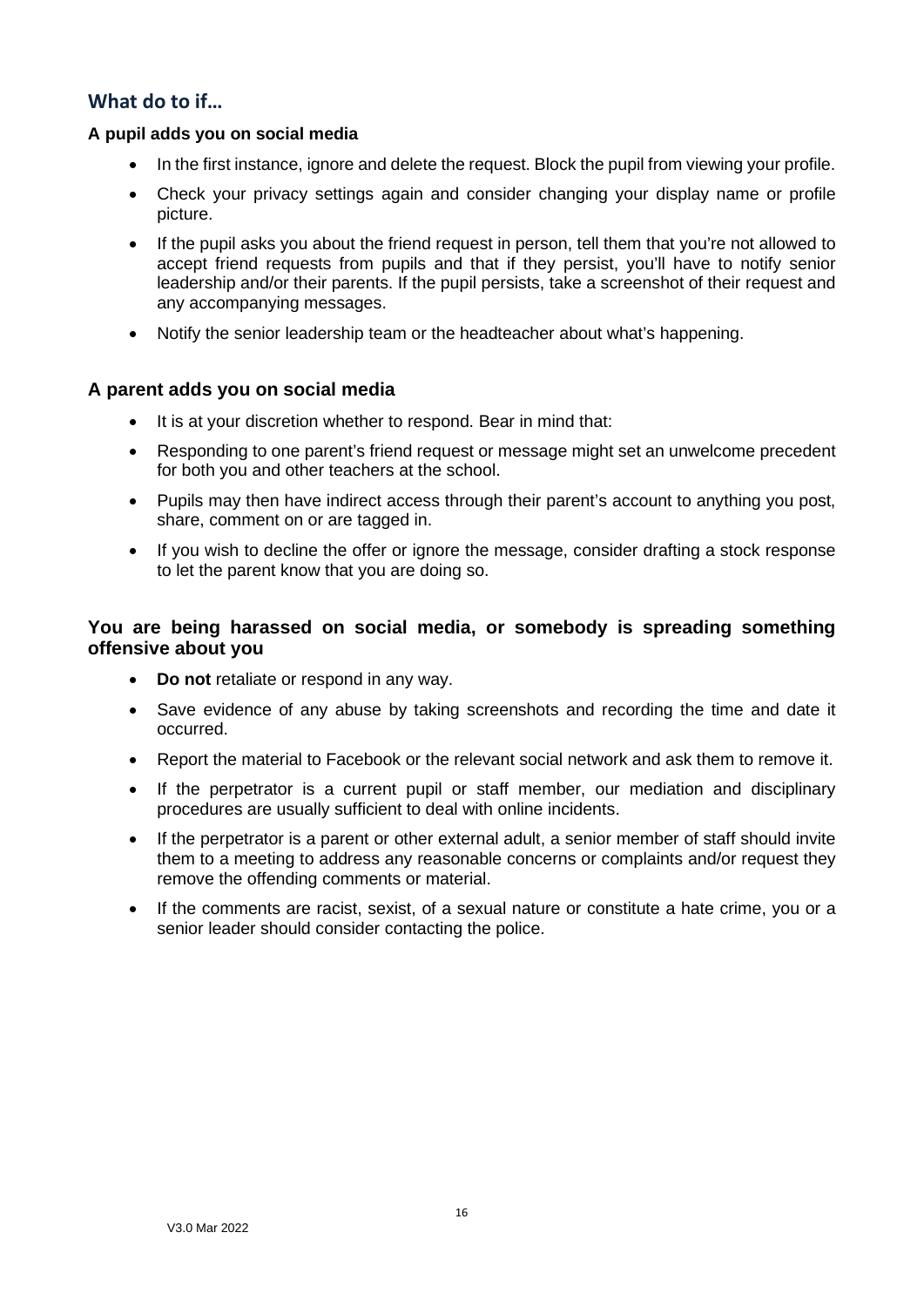# <span id="page-16-0"></span>**Appendix 2: Acceptable use of the internet: agreement for parents and carers**

# **Acceptable use of the internet: agreement for parents and carers**

#### **Name of parent/carer:**

#### **Name of child:**

Online channels are an important way for parents/carers to communicate with, or about, our school.

The school uses the following channels:

- Teams
- Class DOJO
- Tapestry
- Email/text groups for parents (for school announcements and information)
- School Website

Parents/carers also set up independent channels to help them stay on top of what's happening in their child's class. For example, class/year Facebook groups, email groups, or chats (through apps such as WhatsApp).

When communicating with the school via official communication channels, or using private/independent channels to talk about the school, I will:

- Be respectful towards members of staff, and the school, at all times
- Be respectful of other parents/carers and children
- Direct any complaints or concerns through the school's official channels, so they can be dealt with in line with the school's complaints procedure

I will not:

- Use private groups, the school's Facebook page, Class DOJO or personal social media to complain about or criticise members of staff. This is not constructive, and the school can't improve or address issues if they aren't raised in an appropriate way
- Use private groups, the school's Facebook page, or personal social media to complain about, or try to resolve, a behaviour issue involving other pupils. I will contact the school and speak to the appropriate member of staff if I'm aware of a specific behaviour issue or incident
- Upload or share photos or videos on social media of any child other than my own, unless I have the permission of other children's parents/carers
- I understand that if my child needs to bring a mobile phone to school because they walk to and from school on their own that the phone will be handed into the office at the beginning of the day and collected at the end of the day.

| Signed: | Date: |
|---------|-------|
|         |       |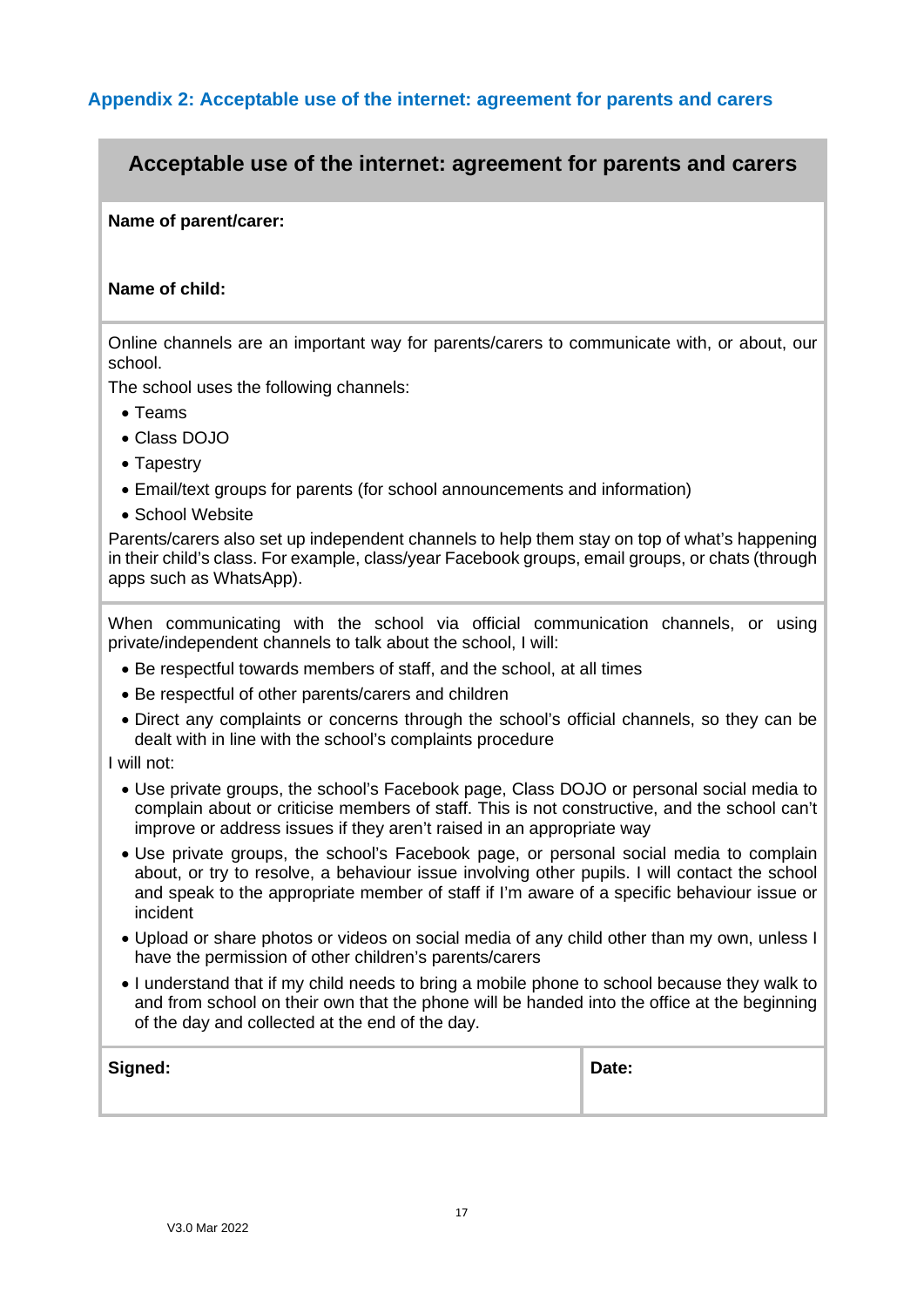# <span id="page-17-0"></span>**Acceptable use of the school's ICT facilities and internet: agreement for pupils and parents/carers**

#### **Name of pupil:**

**When I use the school's ICT facilities (like computers and equipment) and get on the internet in school, I will not:** 

- Use them without asking a teacher first, or without a teacher in the room with me
- Use them to break school rules
- Go on any inappropriate websites
- Go on Facebook or other social networking sites (unless my teacher said I could as part of a lesson)
- Use chat rooms
- Open any attachments in emails, or click any links in emails, without checking with a teacher first
- Use mean or rude language when talking to other people online or in emails
- Share my password with others or log in using someone else's name or password
- Bully other people

If I have wearable technology such as Apple watches, android watches or FitBits I understand that usage must not contravene this acceptable use.

I understand that the school will check the websites I visit and how I use the school's computers and equipment. This is so that they can help keep me safe and make sure I'm following the rules.

I will tell a teacher or a member of staff I know immediately if I find anything on a school computer or online that upsets me, or that I know is mean or wrong.

I will always be responsible when I use the school's ICT systems and internet.

I understand that the school can discipline me if I do certain unacceptable things online, even if I'm not in school when I do them.

I will not bring a mobile phone to school unless I have been given permission to do so.

| Signed (pupil): | Date: |  |
|-----------------|-------|--|
|                 |       |  |

**Parent/carer agreement:** I agree that my child can use the school's ICT systems and internet when appropriately supervised by a member of school staff. I agree to the conditions set out above for pupils using the school's ICT systems and internet, and for using personal electronic devices in school, and will make sure my child understands these.

| Signed (parent/carer): | Date: |
|------------------------|-------|
|                        |       |